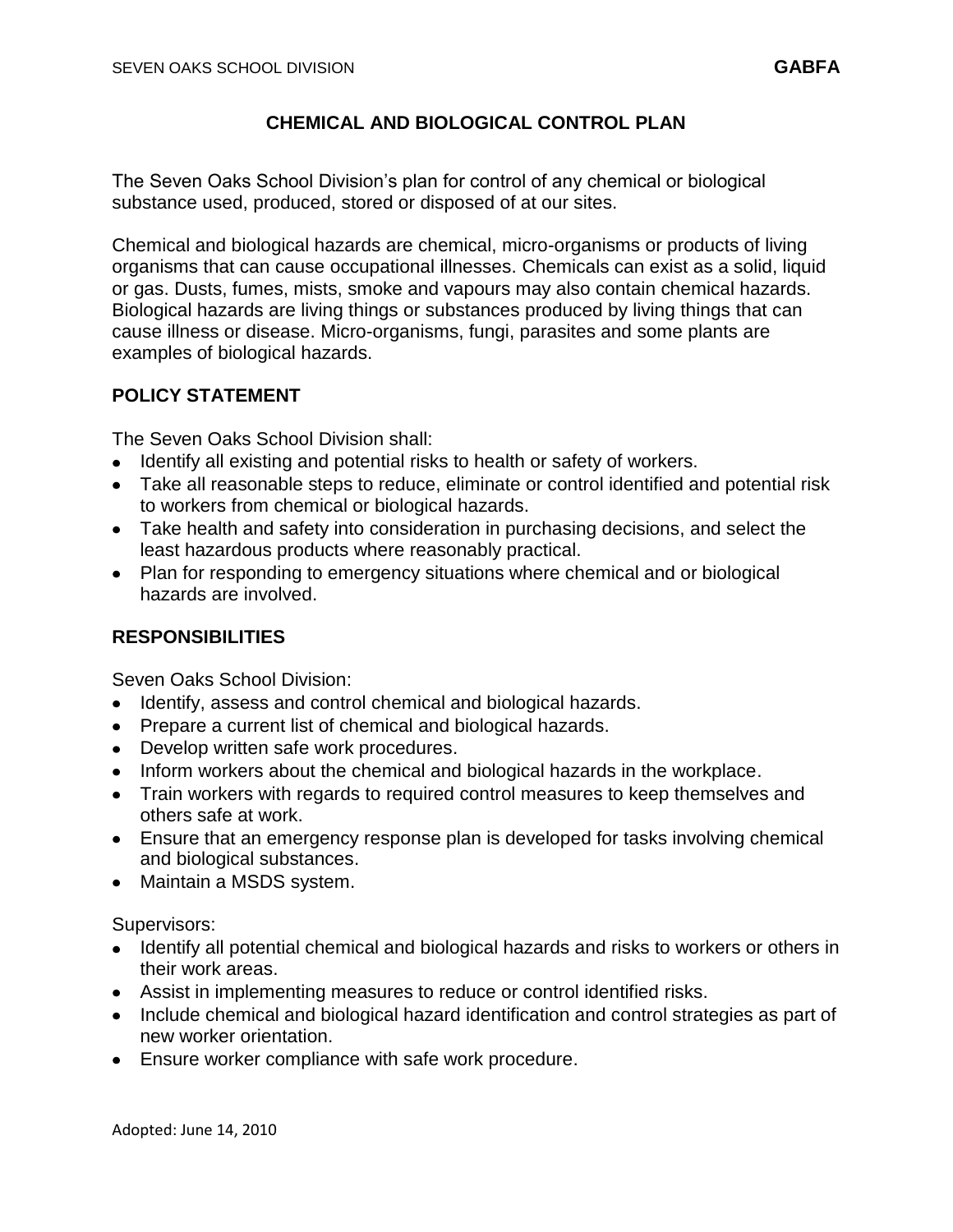Workers:

- Comply with safe work procedures.
- Inform their supervisor of chemical and biological hazards encountered in their workplace.
- Work with supervisors to resolve hazardous situations.

Workplace Safety and Health Committees:

- Assist the employer and supervisors to identify, assess and control chemical biological hazards.
- Monitor the effectiveness of implemented controls.
- Assist with training programs for workers regarding chemical and biological hazards

Safety Coordinator:

- Assist in developing inventory lists for all departments.
- Maintain files of all inventory lists and make changes and additions that are brought forward.
- List hazardous chemicals and biological substances.
- Review MSDS sheets with workplace committees, managers, supervisors, employees to identify hazardous chemicals or biological substances.
- Assist departments in reducing hazardous chemicals or substances.
- Consult committees in preparing and updating hazardous lists.

# **CHEMICAL AND BIOLOGICAL HAZARD ASSESSMENT PROCEDURES**

From inventory lists, Supervisors or Managers shall review chemicals and biological substances to identify and list hazardous substances.

These reviews will use MSDS sheets, supplier information, concerns raised by workers, government regulations, safety organizations, dangerous occurrences, incidents, media information, and internet searches to determine whether substances can cause harm and how serious the harm could be.

The Workplace Safety and Health Committee shall review the findings. Disagreements shall be forwarded to the Workplace Safety and Health Steering Committee for resolution.

# **Degree of Risk**

Hazard assessment shall indicate the probability or likelihood of the hazard causing harm as well as the potential severity of the harm.

| Probability | $\sim$ | is the chance that a hazard will cause harm.           |
|-------------|--------|--------------------------------------------------------|
| Severity    | $\sim$ | is the seriousness of the harm that could be suffered. |
| <b>Risk</b> | $\sim$ | is the odds that a hazard will cause harm.             |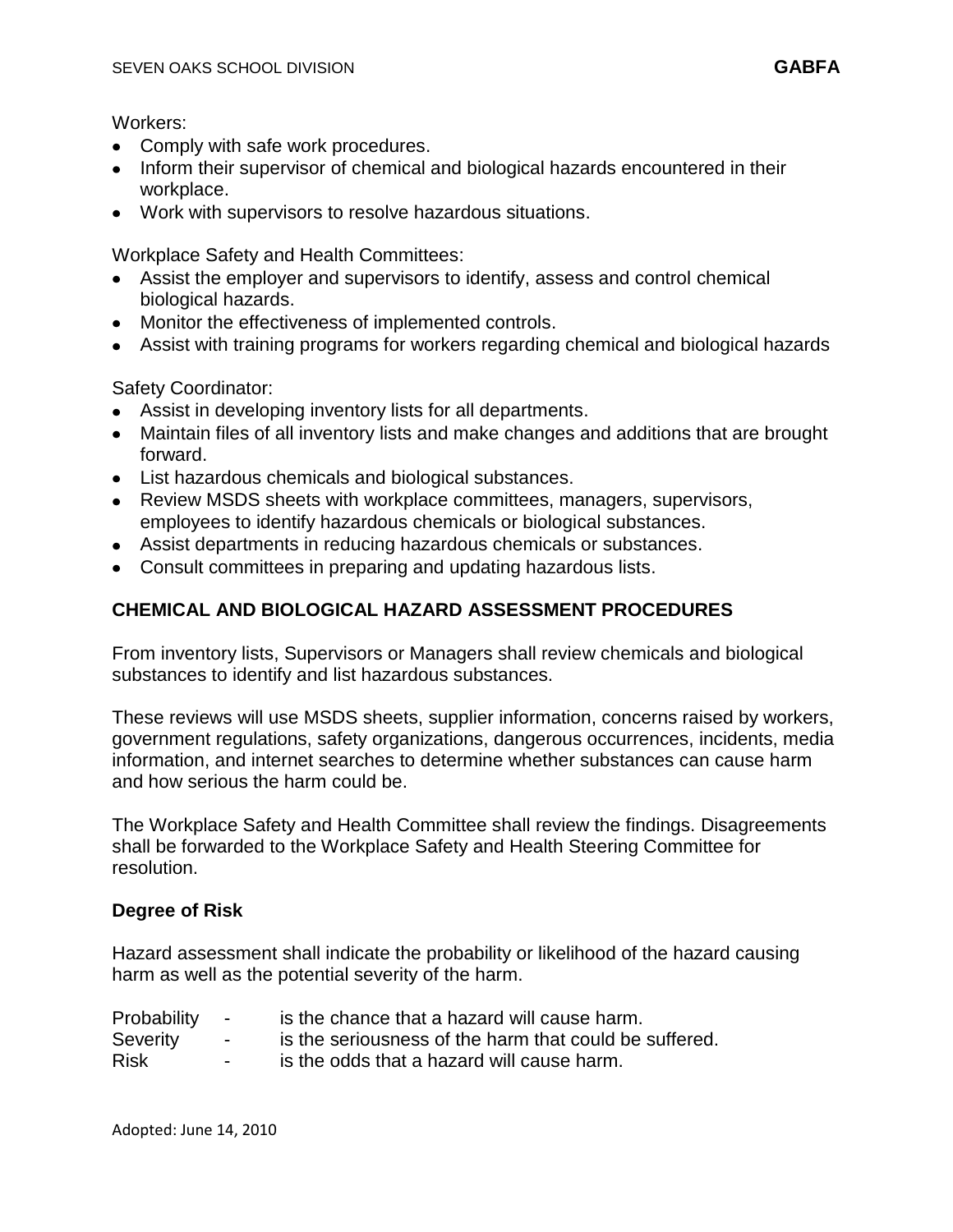When determining the degree of risk, questions to be considered are:

- How likely is the hazard to cause harm?
- Under what conditions is harm likely to occur?
- How quickly could an unsafe condition occur?
- What type of harm is involved?
- How many people could get hurt?
- Is there a history of incidents, problems, occurrences?
- Is monitoring required to evaluate the risk?

# Non-Airborne Hazards

If the assessment of a chemical or biological substance determines that non-airborne exposure creates or may create a risk to the safety and health of a worker or others, then Seven Oaks School Division must immediately implement control measures to eliminate any risk of non-airborne exposure.

### Airborne Hazards

If the assessment of a chemical or biological substance determines that the presence of an airborne chemical or biological substance creates or may create a risk to the safety and health of workers or others, then the Seven Oaks School Division must:

- In the case of an airborne substance for which the American Conference of Governmental Industrial Hygienists (ACGIH) has established a threshold limit value, establish an occupation exposure limit for the substance that does not exceed the threshold limit value established by the ACGIH;
- In the case of an airborne designated hazardous material, establish an occupational exposure limit for the material that is as closed to zero as possible and does not exceed the threshold limit value established by the ACGIH, where one exists; or
- $\bullet$  In the case of an airborne substance for which the ACGIH has not established a threshold limit value,
- Implement control measures in the workplace sufficient to eliminate any risk to the safety or health of a worker, or ensure that a competent person establishes an occupational exposure limit for the substance that will ensure that the safety or health of all workers in the workplace will not be placed at risk.

Airborne chemical or biological substance creating risk due to conditions in the workplace, including:

- Heat
- Ultraviolet and ionizing radiation
- Humidity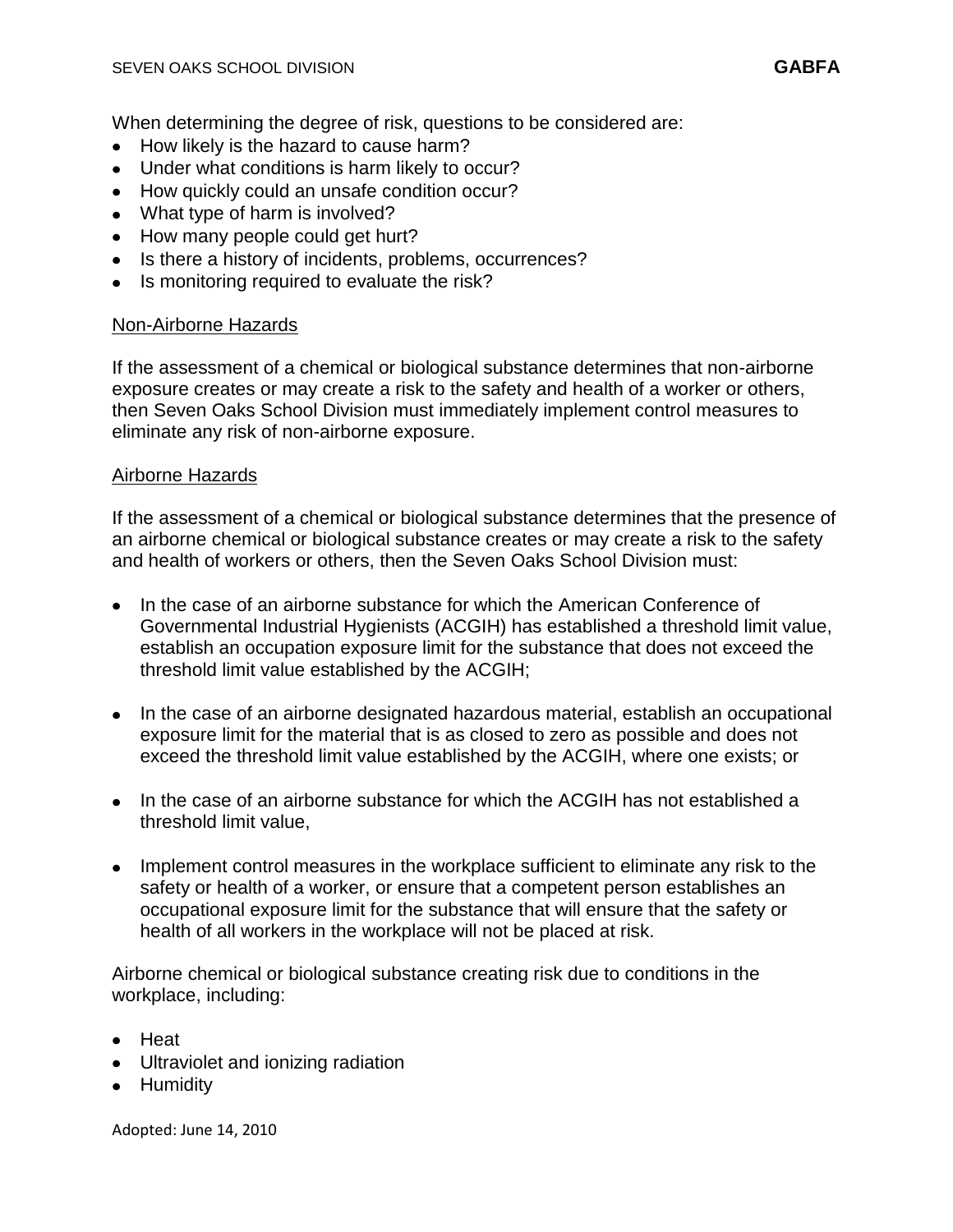- Pressure
- Length of exposure
- Additive and synergistic effects of materials
- OR
- The health or physical conditions of a worker or people in the workplace known to the employer.

The Seven Oaks School Division shall establish a lower OEL limit for that substance than the limit established by the ACGIH. The limit established must ensure the safety or health of workers or others will not be at risk.

### **CHEMICAL AND BIOLOGICAL CONTROLS**

The Seven Oaks School Division is responsible for determining and implementing control measures in an attempt to reduce, eliminate or control hazards. One or more control methods may need to be implemented in order to protect the health and safety of workers and others.

**Control Measure** - means a measure used to prevent or reduce exposure to a chemical or biological substance and may include substitution of materials, work practice controls, engineering controls or the use of personal protection equipment.

**Exposure** - means exposure through inhalation, ingestion, injection, skin or mucosal contact, absorption or other route of entry to the human body.

### Controls at the Source

Engineering controls either reduce or remove the hazard at the source or isolate workers and others from the hazard.

- 1. **Eliminate** the risk by getting rid of the hazardous substance.
- 2. **Substitute** the hazard with a less hazardous process or material.
- 3. **Redesign** the layout of the workplaces, workstations, work processes and jobs.
- 4. **Isolate, contain or enclose the hazard**, often used for **chemical** or **biological**  hazards.
- 5. **Automate** dangerous work processes by using mechanical equipment.

### Controls along the Path to the Worker

- 6. **Relocate** by moving the hazard a safe distance from the worker.
- 7. **Create barriers** between worker and the hazard to block the hazard path. For example, use of screens, walls, aprons or other personal protective equipment.
- 8. **Absorb** the hazard by using local exhaust ventilation to remove toxic gases (airborne hazards) at the source where they are produced.
- 9. **Dilute** the hazard, such as hazardous gases, by mixing with clean outside air.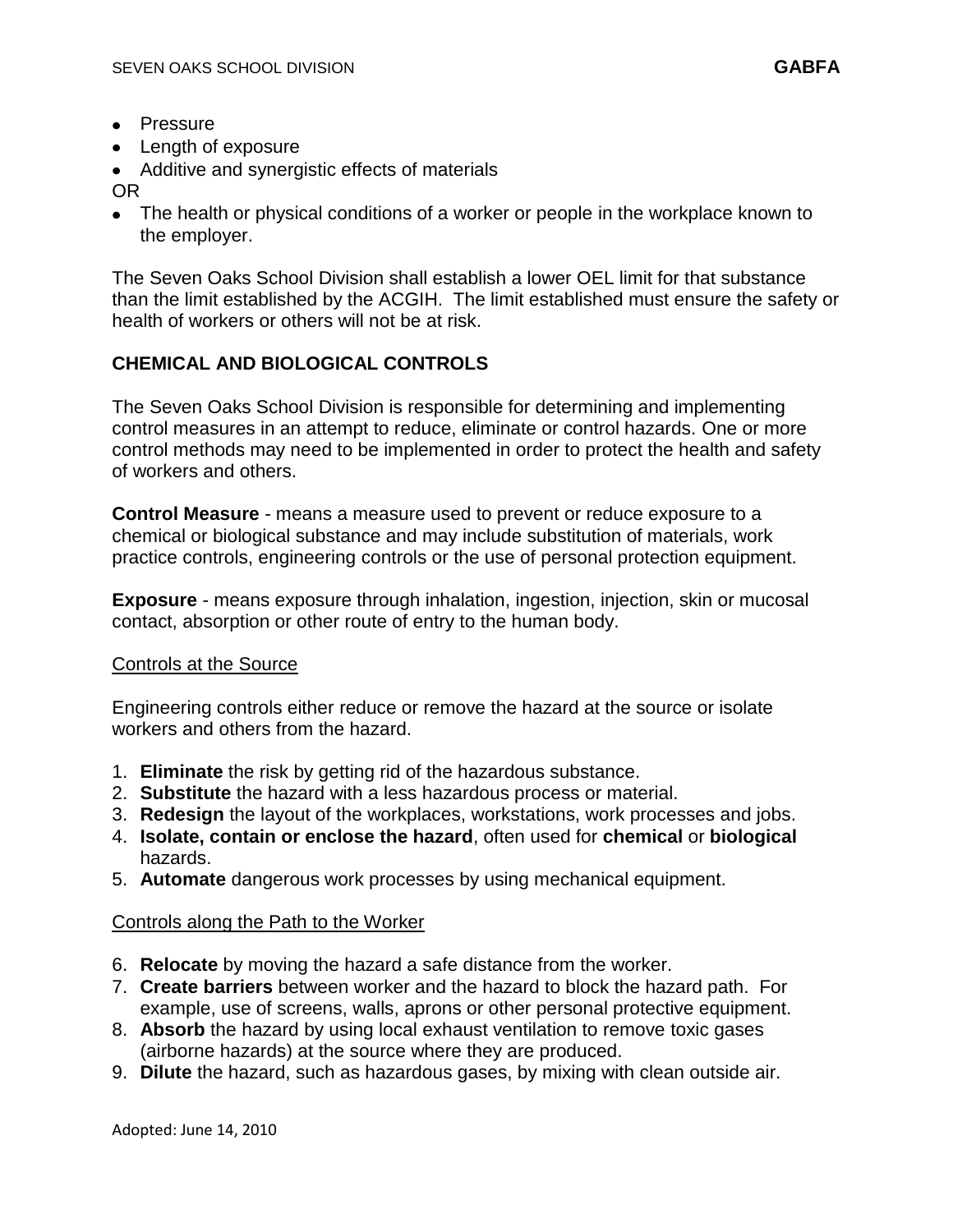### Controls at the Worker

Work practice controls alter the manner in which a hazardous task is performed, such as minimizing exposure, inspecting equipment and eating in regulated areas.

- 10.**Administrative controls** such as implementation of new policies, improved and standardized work procedures, job rotations, shift scheduling and good supervision.
- 11.**Housekeeping, maintenance and repair** to ensure cleaning, waste disposal and spill cleanup at the workplace, as well routine preventive maintenance and repair of equipment.
- 12.**Hygiene practices** that can reduce the spread of infections such as frequent hand washing, lockers for changing between work and street clothes and footwear, separate eating areas from the hazardous work areas.
- 13.**Personal protective equipment (PPE)** such as gloves, eye protection and face shields are to be used as controls when other controls are not feasible or where additional protection is required.
- 14.**Train** workers in safe work procedures and inform them of **chemical** and **biological** hazards.
- 15.**Supervise workers** to ensure worker compliance.

# **SAFE WORK PROCEDURES**

Supervisors, Managers, Department Heads shall work in conjunction with the Safety Coordinator to develop and implement written safe work procedures. The Workplace Safety and Health Committees shall review these procedures and provide input. Safe work procedures involve the use, production, storage and handling of any hazardous chemical or biological substances in the workplace.

Once established, training in the safe work procedures shall be given. Supervisors and Managers shall ensure workers comply with safe work procedures.

The Seven Oaks School Division will develop written safe work procedures for all hazardous procedures detailing the safest manner in which the task or procedure is to be performed.

Written safe work procedures will be made available to workers in the workplace and be placed on line.

Safe work procedures will be kept up to date. Revisions will be communicated to all workers who perform the task.

Safe work procedures shall be part of worker training programs. Workers will be provided with training on the safest method for performing hazardous tasks.

Safe work procedures shall be reviewed at least every 3 years.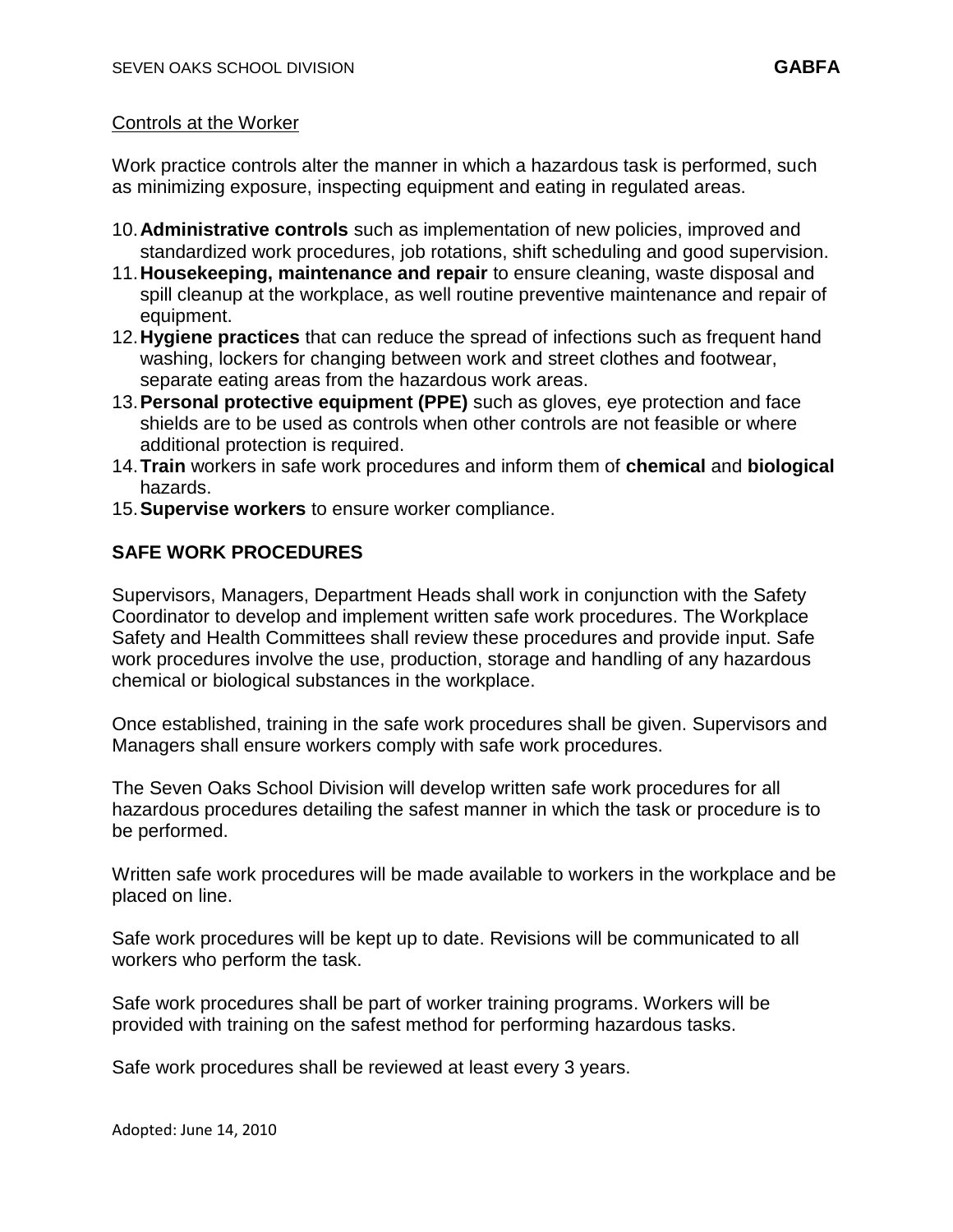### **Training**

Supervisors are responsible to ensure that prior to performing any hazardous task(s), workers are trained regarding potential and existing hazard(s) and required safety measures. Workers should be trained in the proper use and care of safety equipment, work processes and emergency procedures.

#### **Compliance**

Supervisors are responsible to ensure that workers comply with safe work procedures. Procedures are written to provide information and guidance to anyone performing a hazardous task or work process. Workers must comply with safe work procedures by using equipment and/or tools provided in order to do the task safely. Non-compliance with safe work practices may result in disciplinary action of the worker.

#### Personal Protection Equipment

The Seven Oaks School Division will provide PPE to any employee who requires this equipment when performing tasks for the Division that require PPE to protect them from hazardous substances.

Managers and supervisors shall provide PPE to employees requesting equipment for School Division use.

#### **Handling**

Managers and supervisors will instruct employees on the safe handling of hazardous substances and provide equipment when necessary.

#### **Storage**

The Seven Oaks School Division shall provide proper storage for all chemicals. Flammable storage cabinets, vented chemical cabinets, lockable cabinets or containers as required.

#### Disposal

Disposal of hazardous and biological substances shall be coordinated through the Seven Oaks School Division's Safety Coordinator. Staff shall label and identify the chemical and quantities. Forms listing the chemical information will be forwarded to Miller Environment for disposal and documentation.

#### Emergency Equipment

Eye wash stations are located in every school. New labs shall have emergency showers as well as eye was stations. Spill kits will be made available where necessary.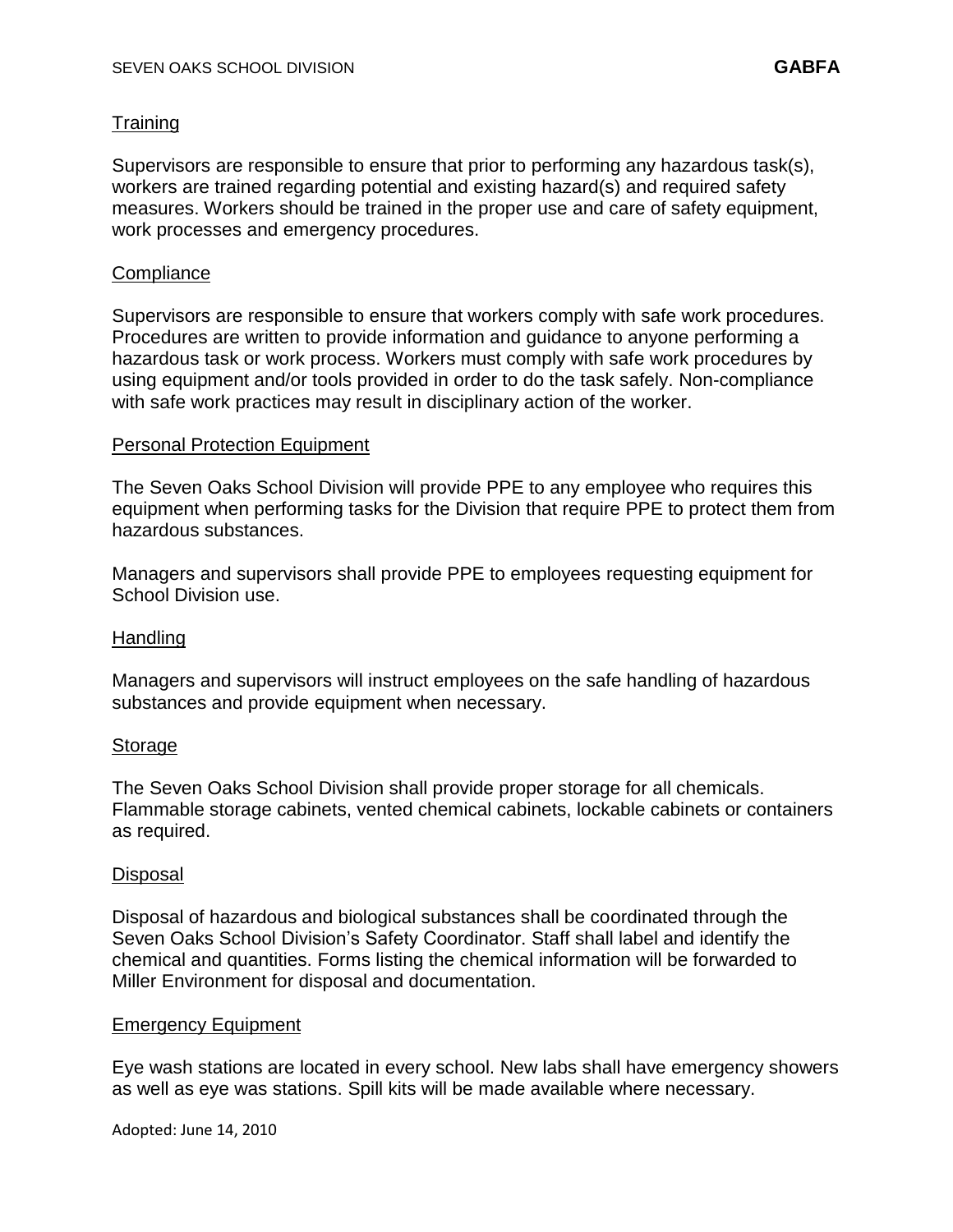# **WORKPLACE HAZARDOUS MATERIAL INFORMATION SYSTEM**

#### MSDS Material Safety Data Sheets

The Seven Oaks School division uses a WHMIS Sheet Management System to provide Material Safety Data information on all chemical and biological substances used in Seven Oaks buildings. This information shall be printed and made available to staff or others. Information is also available on-line.

The system provides MSDS sheets, workplace labels, email notification of MSDS updates and also archive MSDS information on substances no longer in use.

#### How the System Works

The WHMIS Sheet Management System allows employees access with a login and password. A Master Book online contains all the MSDS information for all our sites. Sub-units serve as a means of separating departments or sites. Sub-units can also be divided to separate departments within a site.

#### Administration

There are three types of Administrators: Sub-Unit Administrators, General Administrators and Root Administrators.

### **Sub-Unit Administrators**

A Sub-Unit Administrator can access only the Sub-Unit to which they are assigned and any Sub-Unit of that Unit. A Sub-Unit Administrator cannot make any changes to the Main Unit or any other Sub-Unit of the Main Unit other than the one to which they are assigned.

#### **General Administrators**

General Administrators are created in the Main Unit and have administrative privileges over the entire site including the Master Book in the Main Unit and all Books within Sub-Units.

#### **Root Administrators**

There is one Root Administrator for each site. This user has all of the privileges of a General Administrator plus the ability to add and edit all administrator accounts. All other Administrator can create other administrator or edit their own account.

#### Sheet Management System Training

A user guide for the MSDS management system is available on-line.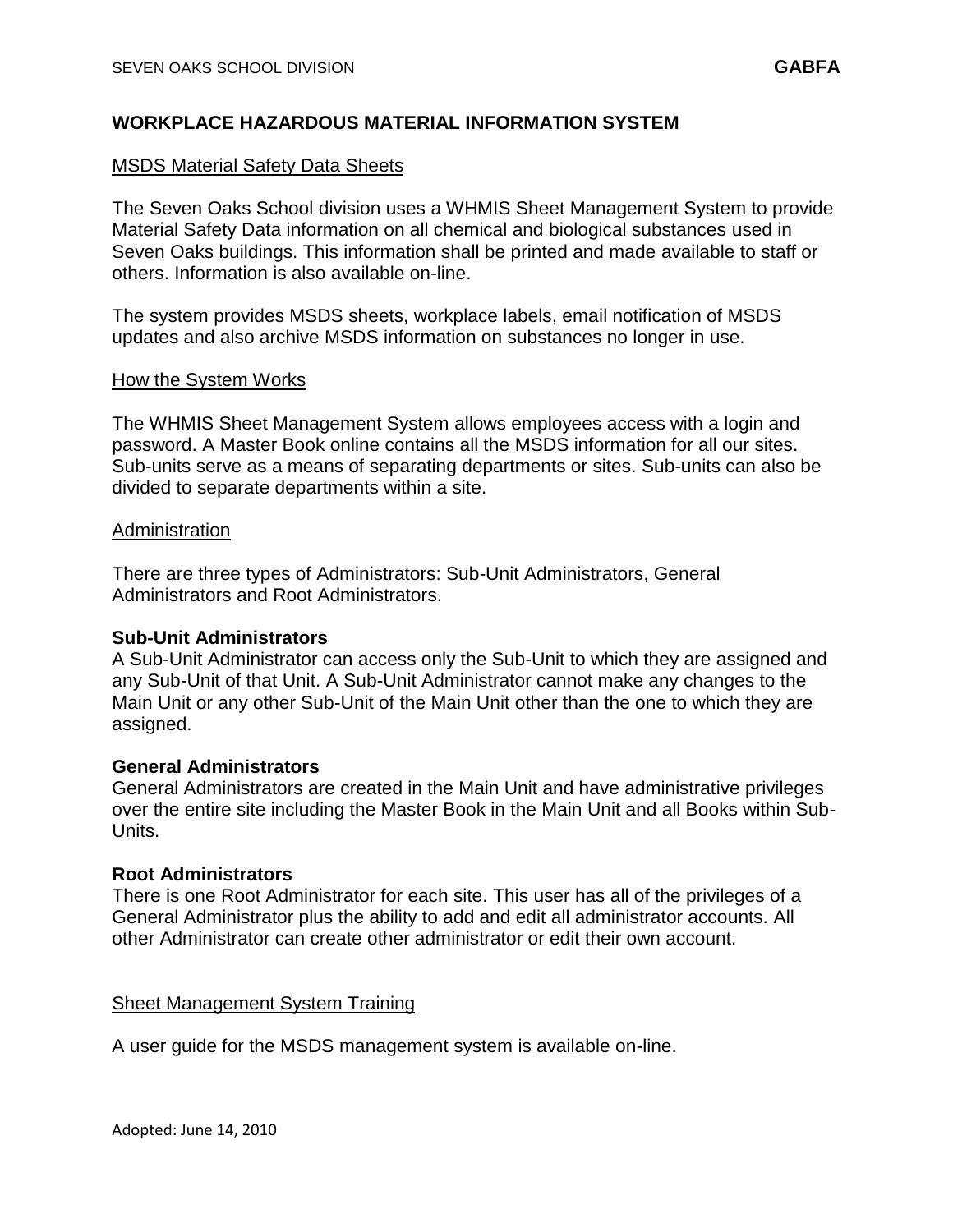The Seven Oaks School Division shall train employee administrators to be proficient in retrieving information and making changes as required.

# **Responsibility**

Managers and Supervisors shall:

- Ensure MSDS sheets are up to date and that product labels are in place.
- Use WHMIS information to help implement safe work procedures.
- Ensure employees are trained to understand WHMIS requirements and safely handle controlled products they work with.
- Take all practical steps to prevent workers from being injured by controlled products.

Employees shall:

- Attend WHMIS training.
- Follow WHMIS regulations.
- Report problems regarding WHMIS to your supervisor.

Steering Committee shall:

• Provide advice and audit the effectiveness of the training.

# **ADDITIONAL MEASURES**

### Airborne Monitoring

When airborne monitoring of a hazardous chemical or biological substance is conducted by the Seven Oaks School Division, they must ensure that:

- The concentrations of the chemical or biological substance to which a worker is exposed are determined by a competent person from analysis of air samples representative of the worker's exposure; and
- The air sampling and the analysis of the air samples are conducted in accordance with the requirements of
	- o The National Institute for Occupational Safety and Health *Manual of Analytical Methods*, published by the United States Department of Health and Human Services or
	- o Another method established by a recognized occupation hygiene practice.

# Recording

An employer must make a record of all monitoring, which must include the following information:

- The type of monitoring.
- The type of equipment used.
- Each result of the monitoring and the time each result was obtained.
- Any interpretation of the monitoring data.